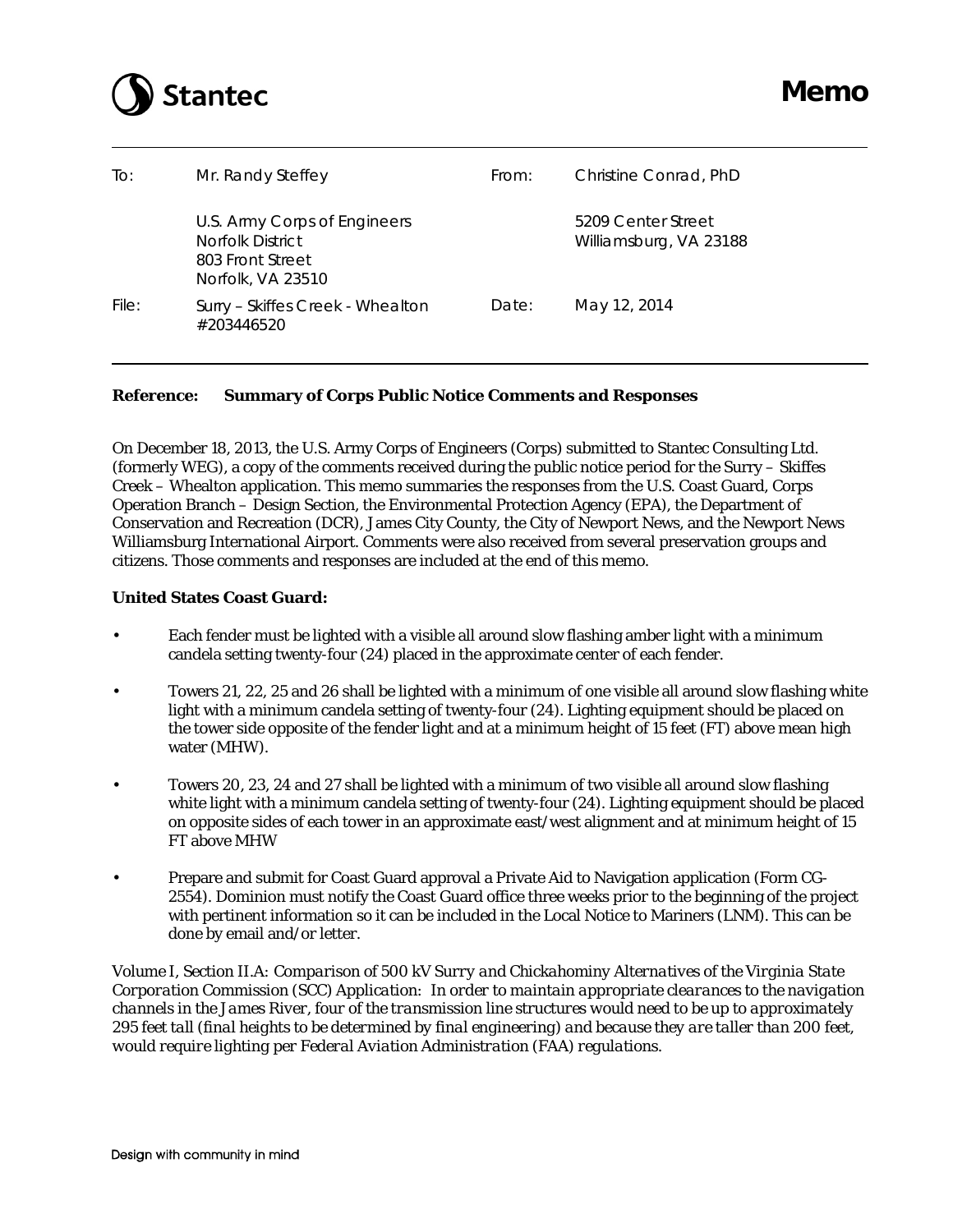

*Based on FAA regulations the towers adjacent to the channels will be lighted. Dominion is agreeable to the above requested lighting for the fender system. The Private Aid to Navigation application will be submitted per your request, and the Coast Guard will be notified prior to construction as directed.*

# **Corps Operation Branch – Design Section**

- During construction, it is required that adequate space is provided in the channel to allow for safe, efficient navigation; and that should vessels require additional room during construction that the construction contractor accommodates safe navigation of all vessels.
- A 60 day notification prior to construction is to be provided in writing to the Norfolk District Operations Branch.
- The Virginia Pilots Association had a concern about the location of tower 582/17. Tribell Shoal Channel seems to have some natural channel realignment drift to the east that is not reflected on the chart. Is it possible to locate the tower in shallower water to eliminate the possibility of a deep draft vessel strike?
- Within 60 days of completion of the work, the permittee shall provide the Corps with an as-built drawing of the new 7.76 mile 500 kV overhead transmission powerline from Surry Nuclear Plant to the proposed Skiffes Creek 55 kV – 230 kV – 115 kV Switching Station.
- If navigation is expected to be impacted for an extended period as a result of the construction, the applicant shall develop a plan to manage and minimize impacts to navigation. The plan should be coordinated with the Corps and Coast Guard.
- A comment from David McNeel, Senior Policy Advisor, from the City of Richmond requesting that the power line be at the same height as the Highway 895 Bridge (145 FT vertical clearance).

*Dominion will coordinate further with the Corps and the Virginia Pilots Association to address the natural channel realignment drift issue. Dominion will make all necessary notifications within the required timeframes indicated above. If navigation is expected to be impacted for an extended period, Dominion will coordinate with the Corps and Coast Guard to minimize impacts to navigation.* 

*Additionally, and noted in Section 3.1.1.1. of the Individual Joint Permit Application (JPA), the minimum vertical clearance (MVC) above mean high water (MHW) for the Tribell Shoal federal navigation channel is 204 FT, and the MVC above MHW for the secondary navigational channel is 191 FT. Both of these clearances exceed the 145 FT MVC of the Highway 895 Bridge.*

# **Environmental Protection Agency**

- The EPA is requesting the Corps consider requiring mitigation for the proposed conversion and temporary impacts to forested wetlands to compensate for loss of ecological services specific to forested wetland systems.
- EPA would like to reserve the right to comment if additional environmental concerns are identified by another agency or the applicant or if substantive changes are made to the proposal.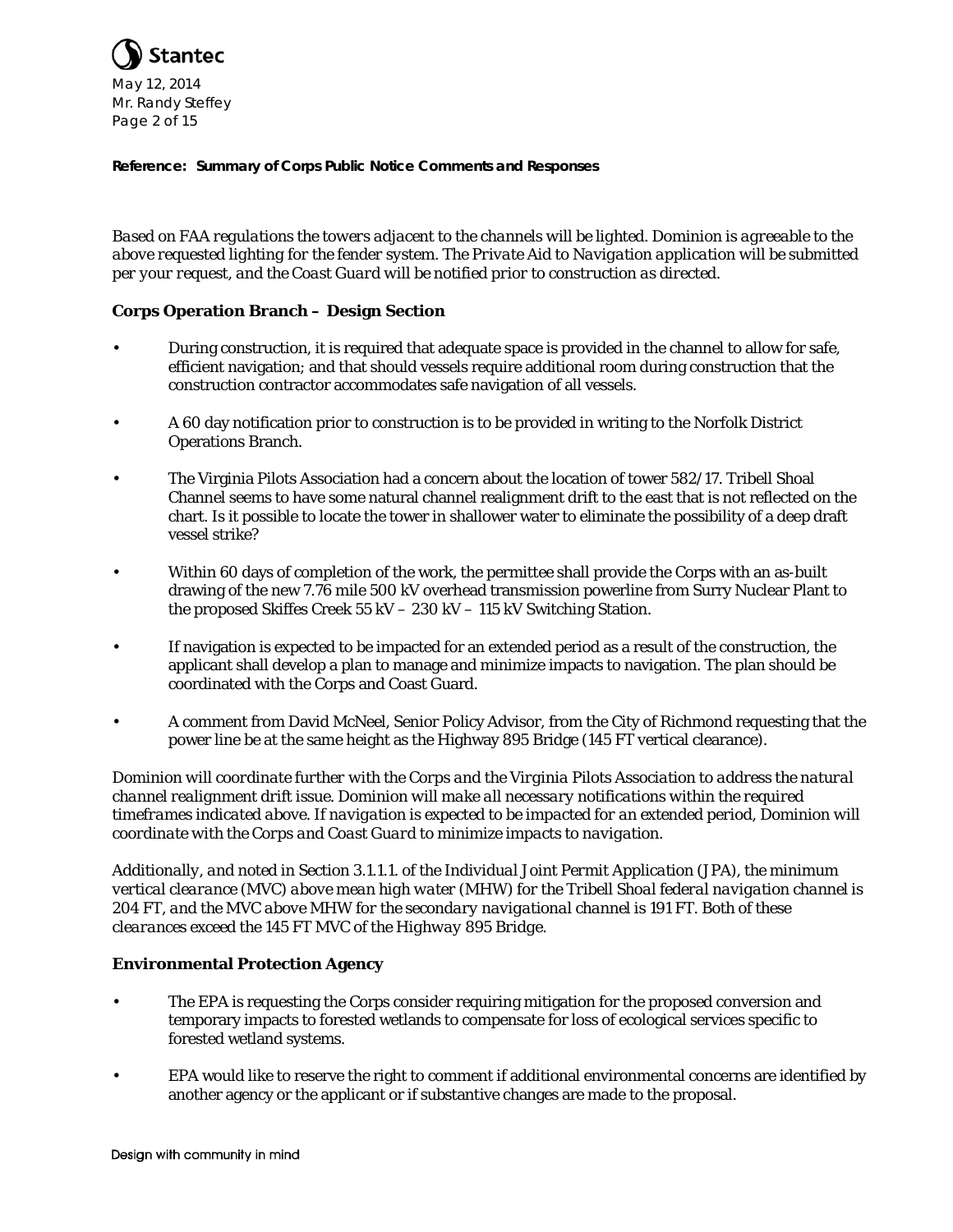

*There are no temporary impacts proposed for the project. Conversion impacts have generally been mitigated at a 0.5:1 ratio; however, because the ROW will be maintained at a scrub-shrub level through natural succession, no mitigation is typically required.* 

# **Department of Conservation and Recreation**

For the Skiffes Creek – Whealton portion of the project, DCR recommends inventories for the following resources:

- Rare plants in the area of the power line in the southwest corner of the Grafton Ponds Conservation Site. The site already has three known rare plants slender marsh pink (Sabatia campanulata), cuthbert turtlehead (Chelone cuthbertii), and pine barren sandreed (Calamovilfa brevipilis) that should be reinventoried to determine current status and location before recommendations can be provided.
- Mabee's salamander, canebrake rattlesnake and barking treefrog in Grafton Ponds and the Airport-TABB Conservation Sites and Harwood's Mill Reservoir area intersected by the project site, and canebrake rattlesnake in the surrounding forested areas in the vicinity of Newmarket Creek and Sandy Bottom Conservation Site adjacent to the project area.
- Grafton Ponds Natural Area Preserve has been documented in the project vicinity. DCR recommends avoidance of impacts to the preserve and associated natural heritage resources. Please coordinate with Rebecca Wilson, the DCR-Division of Natural Heritage Chesapeake Bay Region Steward at (804) 225-2303 or Rebecca.Wilson@dcr.virginia.gov for additional information.
- The project is within a section of the James River, which has been designated as a scenic river in the state of Virginia. Due to this designation, DCR recommends you contact Lynn Crump of the DCR-Division of Planning and Recreation at (804) 786-5054 or Lynn.Crump@dcr.virginia.gov.

*See Section 8.0 Threatened and Endangered Species of the Individual Joint Permit Application (JPA). Slender marsh pink, cuthbert turtlehead, and pine barren sandreed are not federal or state listed as threatened or endangered species. Areas known to support Mabee's salamander and barking treefrog are within existing ROW. No clearing or permanent habitat alteration is required within these habitat areas and construction access will be located to avoid these areas to the maximum extent practicable. Clearing is proposed within the 1.16 mile expansion area in York County that is identified as potential canebrake rattlesnake habitat. Measures will be taken during construction to avoid impacts to this species. Dominion's proposed avoidance measures for the canebrake rattlesnake is species identification sheets for the contractors to be located within the SWPPP books. These species sheets will direct the contractors to leave them alone if they are identified. Grafton Ponds Natural Area Preserve is nearby but not intersected by the project so no further coordination with Ms. Wilson is required.* 

*Based on the results of the Corps' Section 106 coordination, the proposed project will not have a negative impact on the James River's designation as a scenic river. Therefore, no further coordination is required.*

# **James City County**

Three representatives from James City County (JCC) resubmitted their prefiled direct testimony and/or a transcript of their testimony; they include Ms. Leanne Reidenbach, Senior Planner; Mr. Robert C. Middaugh,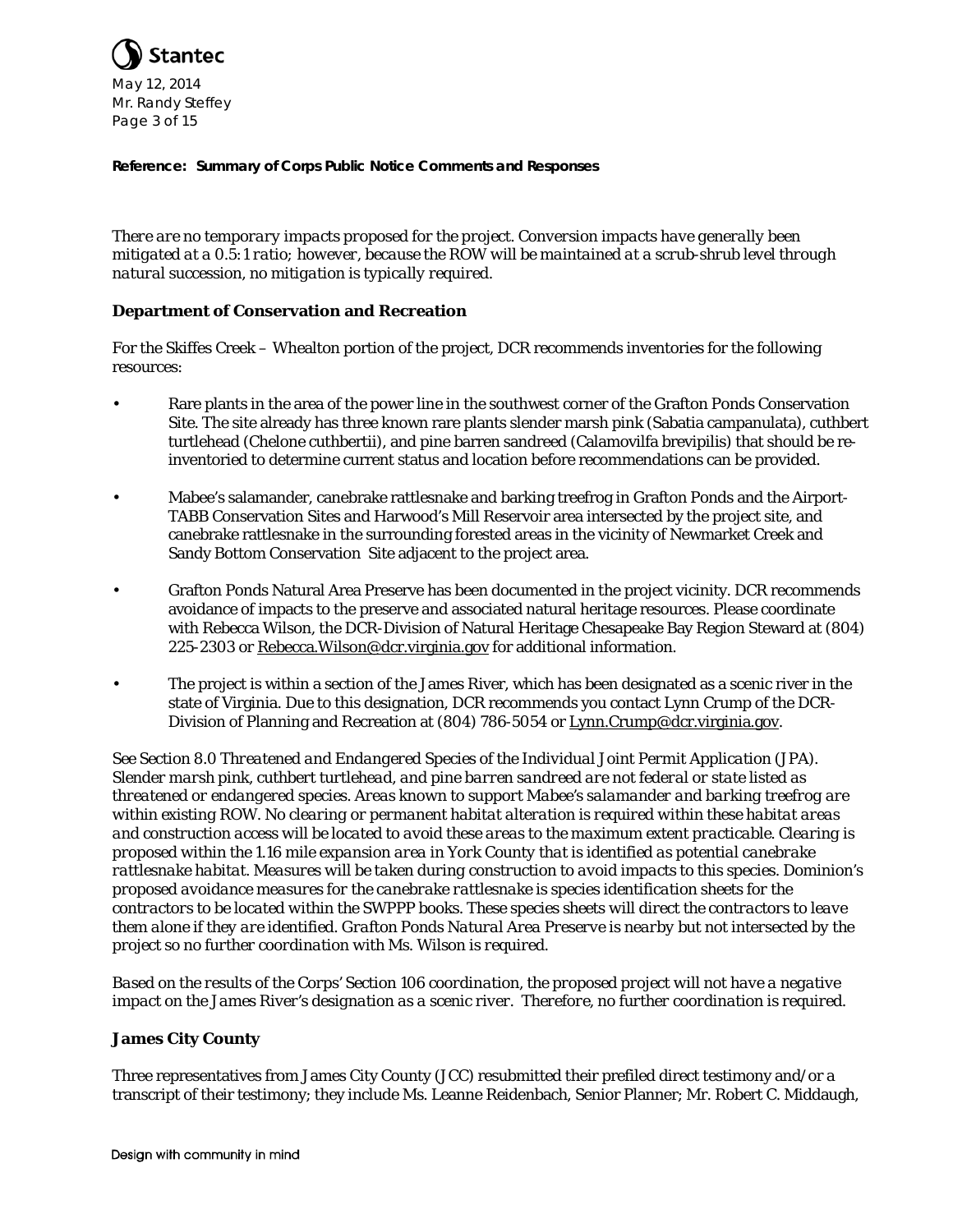

Administrator; and Mr. Russell Seymour, Director, Office of Economic Development. Ms. Reidenbach's testimony included a discussion on the project's impacts on land use and historic preservation in JCC which is inconsistent with the JJC 2009 Comprehensive Plan as well as the need of a Special Use Permit for the construction of the Skiffes Creek Switching Station. Mr. Middaugh testimony also addressed the zoning issues and Special Use Permit required for the Switching Station as well as economic development and tourism. Mr. Seymour testimony addressed JJC's willingness to work with Dominion to implement JRV4 crossing of the BASF property and to obtain necessary easement for that route.

*Concerns expressed by representatives of JJC were primarily covered in the SCC's Approval Order issued November 26, 2013. The section on Economic Development and the 2009 Comprehensive Plan are covered on pages 52-54. In regards to Economic Development, by statute, the Commission must consider economic development within the Commonwealth and not just in the counties that participated as parties. The SCC finds the proposed project will reasonably minimize adverse impacts on scenic assets, historic districts, and environment of the area. It has been demonstrated during the proceedings that the project is required to maintain reliable electric service across a substantial portion of the Commonwealth which will support economic development by cost effectively maintain system reliability. Given these benefits and the modern development along the proposed route, the SCC could not conclude that tourism in the Historic Triangle or economic development in the Commonwealth would be negatively impacted by the proposed project. With respect to JCC 2009 Comprehensive Plan, the SCC found that, pursuant to Code §56-46.1 B, JCC did not provide adequate evidence that existing planned corridors or routes designated in its 2009 Plan can adequately serve the identified project needs. The SCC also found that the Skiffes Creek Switching Station is part of the line project, and as such is exempt from requiring a Special Use Permit (pages 59-65). Finally, because an easement agreement could not be reached within the timeframe established by the SCC, on February 28, 2014, the SCC issued the Order Amending Certificate approving JRV1 crossing.*

# **The City of Newport News**

Oakland Industrial Park is located in the City of Newport News (City) and borders James City County. The existing Dominion easement associated with this project traverses from James City County through a Cityowned parcel in Oakland Industrial Park. The parcel is currently undeveloped and is managed by the Industrial Development Authority (IDA). The City considers the parcel marketable and highly valuable.

Currently, a portion of this parcel is also being evaluated by Virginia Department of Transportation (VDOT) for the future location for the proposed Route 60 Realignment Project. This road project will involve construction of an approximately 3.6-mile four lane divided roadway from the Ft. Eustis Boulevard/Route 60 interchange in Newport News to the existing Route 60 north of the Green Mount Industrial Park in James City County. The project also includes a bridge component which will carry travelers across Skiffes Creek from James City County into Newport News and onto the undeveloped parcel (Parcel 28). It appears that at the area of the parcel where the power lines will enter onto Parcel 28, the future bridge will intersect with proposed power lines.

*See Section 3.3 of the Individual Joint Permit Application (JPA). The City has indicated that the proposed project will potentially interfere with the future development of Parcel 28 and the VDOT bridge; however, the entire line will be constructed within the existing Dominion right-of-way (ROW), and structure replacement will generally be at a one to one ratio with existing structures. In this portion of the project, the existing double circuit painted poles will be painted and reused (structures 285/438-285/458).*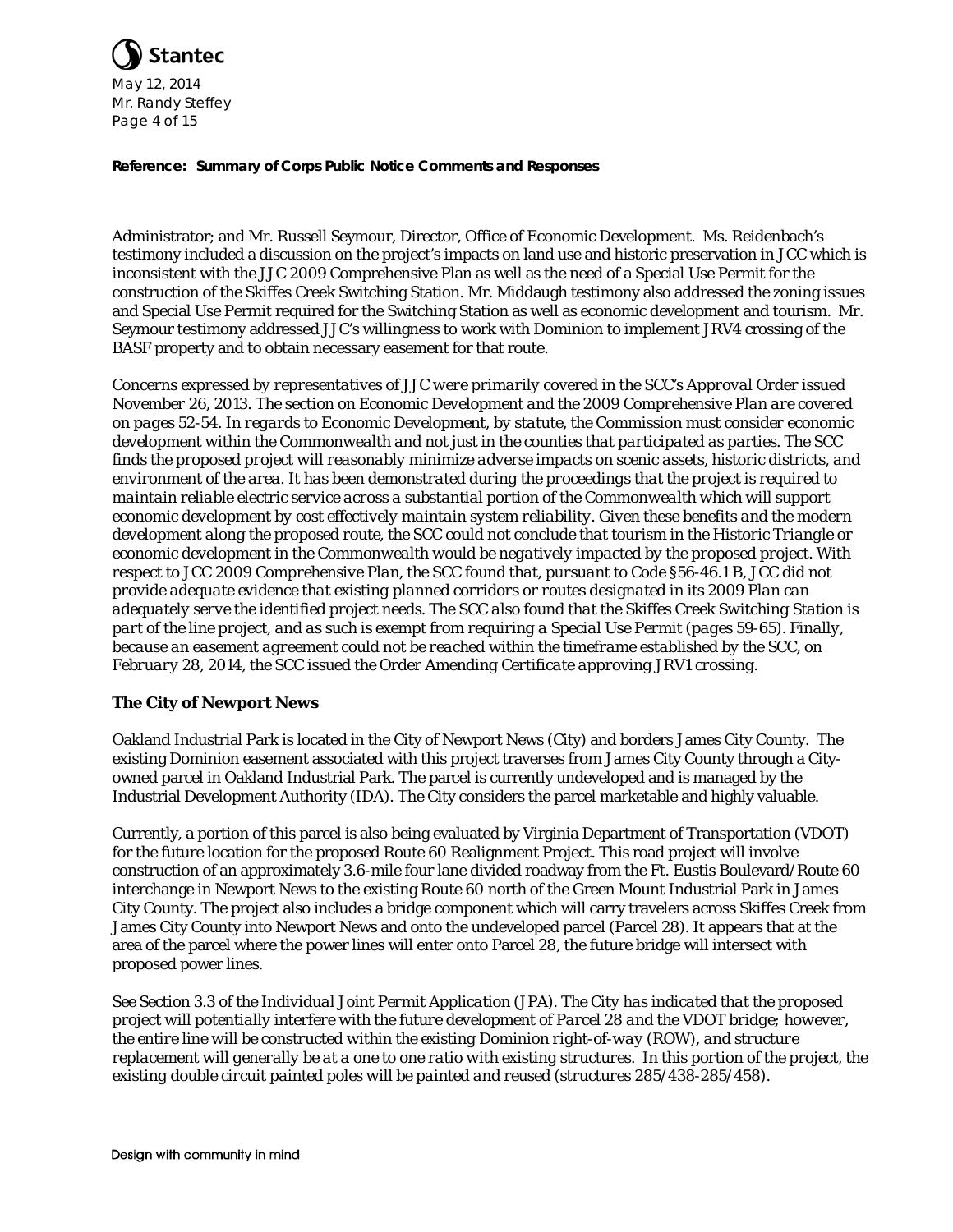

# **Newport News Williamsburg International Airport**

The airport has two different runway projects programmed over the next 20 years according to the Airport Layout Plan (ALP), with a potential third project entering into the planning phase.

- Runway 7-25 Extension would be required if the Federal Aviation Administration (FAA) implements a policy that is currently being discussed that focuses on land-use compatibility within the Runway Protection Zone (RPZ). The RPZ is a trapezoidal area off the end of each runway that protects people and property on the ground. If the policy is enacted, this would result in the need to extend Runway 7 towards Hardwood's Mill Reservoir by 1,250 feet (FT) resulting in a 9,250 FT length runway for takeoff purposes. The poles supporting line 292 would become obstructions to Federal Aviation Regulation (FAR) Part 77 for 50:1 precision instrument approach surface and deemed objects that affect navigable airspace. In particular, pole identified on the WEG drawings as 292/580 through 292/587 would be obstructions.
- Runway 2-10 Relocation is required as a result of FAA policy under Engineering Brief 75 (EB75) which airports are obligated to follow through federal grant assurances. Runway 2 would be relocated 1,110 FT to the northeast and the subsequent extension of Runway 2 by an equal amount. The extension of Runway 2-20 would cause the poles that support line 1209 to become obstructions to the FAR Part 77 for 34:1 non-precision approach surface and deemed objects that affect navigable airspace. In particular, pole identified on the WEG drawings as 1209/565 through 1209/571 would be obstructions.
- Runway 7L-25R Construction consists of the construction of a 7,000 FT Runway that is parallel to Runway 7-25 and located 4,450 FT north of the Runway 7-25 centerline. The construction of Runway 7L-25R would cause the poles that support lines 1209 and 292 to become obstructions to the ultimate FAR Part 77 for 50:1 precision instrument approach surface. The poles and lines would subsequently be deemed objects that affect navigable airspace. In particular, pole identified on the WEG drawings as 1209/571 through 1209/573 and poles identified as 292/574 through 292/576 would be obstructions.

The better solution would be to route the new 230 kV transmission line on the Dominion easement that is located on the north side of Oriana Road and crosses over George Washington Memorial Highway. While it is true that the existing "H" shaped poles on line 292 would remain penetration to the FAR Part 77 surfaces associated with a 9,250 FT long Runway 7-25 with or without the 230 kV line; removal of the line could reduce the potential costs of burying the lines in the future. This would facilitate easier burial of existing power lines for an extended Runway 7-25, however, there appears to be no reasonable solution to the Runway 2-20 shift or the future parallel Runway 7L-25R.

The identified poles included above are approximate since the airport was not able to determine exact locations of the approach surface as no distinguishing features of the airport was included in the drawings. The airport can provide Dominion or WEG with necessary AutoCAD files to accurately depict existing and future FAR Part 77 approach surfaces. Also, the airport will be federally obligated to meet FAA advisory circulars in effect at the time of the grant application which may impact the scope and budget of the airfield project in question.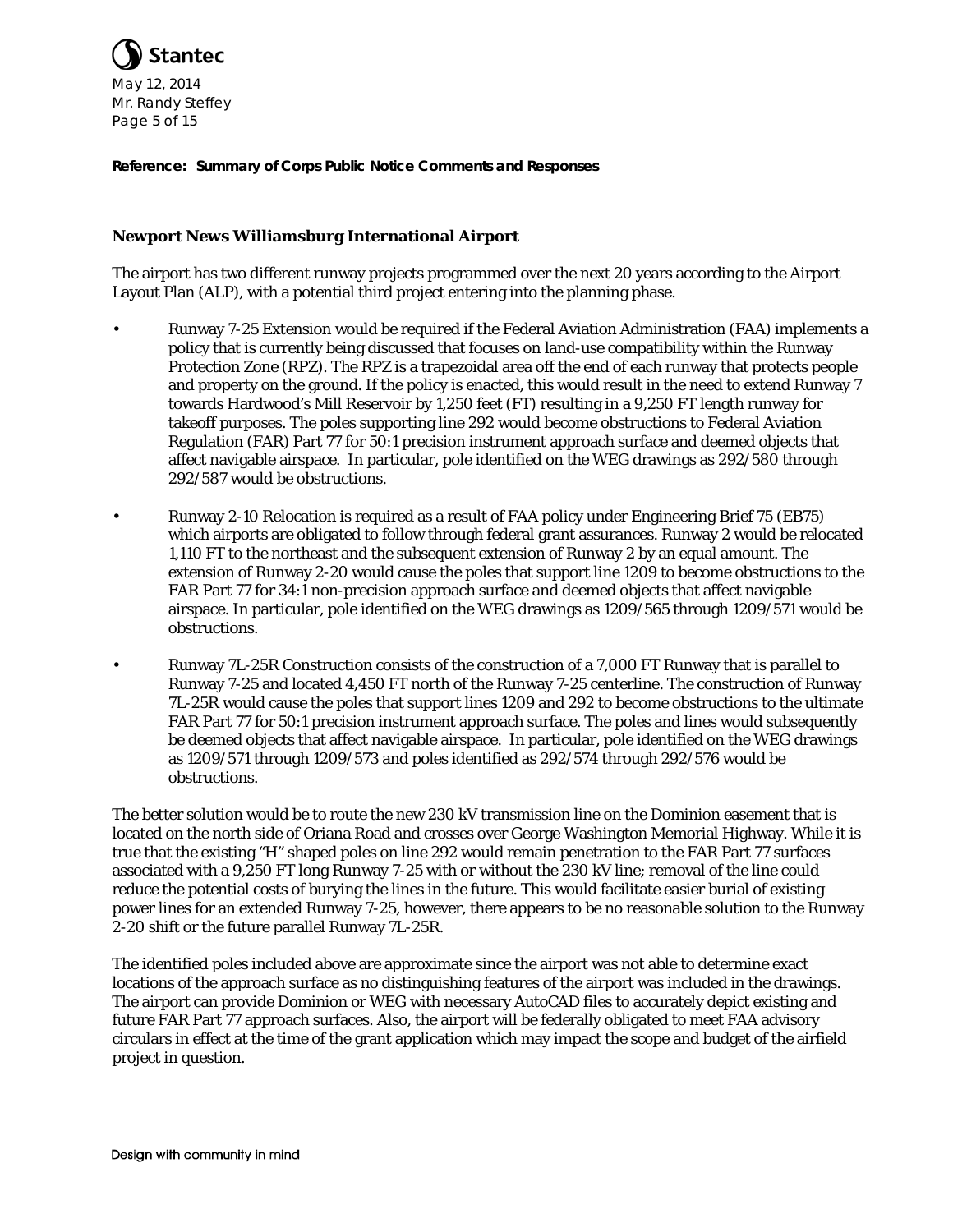

*According to the SCC Application, Volume I, Section II.B.4. 230 kV Skiffes – Whealton Line, the route in the vicinity of Newport News/Williamsburg International Airport, steel H-frames structures will be used to maintain existing height limitation. Additionally Section III.G. lists airports where the proposed route would place a structure or conductor within the glide path of the airport, and provides contacts and results of contacts made with appropriate officials regarding the effect on the airport's operations, addresses airport coordination. Dominion met with airport officials from three airports in the vicinity of the project area: Newport News/Williamsburg International, Langley Air Force Base, and Felker Airfield at Fort Eustis. At a January 11, 2012 meeting with Newport News/Williamsburg International Airport Assistant Airport Directors, Melissa Cheaney and Ted Kitchens, Dominion demonstrated with detailed elevation analyses that the new structures would not penetrate the approach surface to the airport.*

*The SCC Approval Order concludes that Dominion should continue to coordinate with the Federal Aviation Administration and the Virginia Department of Aviation to prevent potential hazards to aviation. Should expansion at the Newport News-Williamsburg Airport develop in the future such that Dominion's existing structures become an impediment, that scenario would involve issues broader than the current proceedings, as the existing ROW already includes several other transmission lines.*

# **Additional Comments Received**

Comments were also received from citizens, BASF Corporation, Digital Design and Imaging Services, Inc., Chesapeake Conservancy, Garden Club of Virginia, Greater Williamsburg Chamber of Commerce, James River Association, Jamestown Rediscovery, National Parks Conservation Association, National Trust for Historic Preservation, Piedmont Environmental Council, Preservation Virginia, RLC Engineering, Save the James Alliance, Scenic Virginia, The Colonial Williamsburg Foundation and Virginia Outdoor Foundation. Their comments are summarized below.

# **BASF Comment**

BASF Corporation expressed concerns regarding the ROW bisecting the property reducing the potential sale and development of the site. They additionally expressed concerns regarding the placement of towers within the existing remediation site and their concerns over the need to develop a new, approvable remediation plan that would require additional time and money to develop and implement.

*Dominion has worked closely with BASF, and specific measures to be taken on the BASF property during construction are presented in both the Hearing Examiners report and the Approval Order. Additionally, after the SCC's approval of JRV1, BASF Corporation filed a Notice of Appeal with the SCC on March 25, 2014. On April 10, 2014, the SCC issued an Order Denying the Appeal.*

# **Digital Design and Imaging Service Comment**

Mr. Curt Westergard from Digital Design and Imaging Services, Inc, submitted his prefiled direct testimony and a transcript of his testimony in which he demonstrates that Dominion's methodology to simulate the impacts on historic resources was insufficient and produced inaccurate representations of the resulting viewsheds.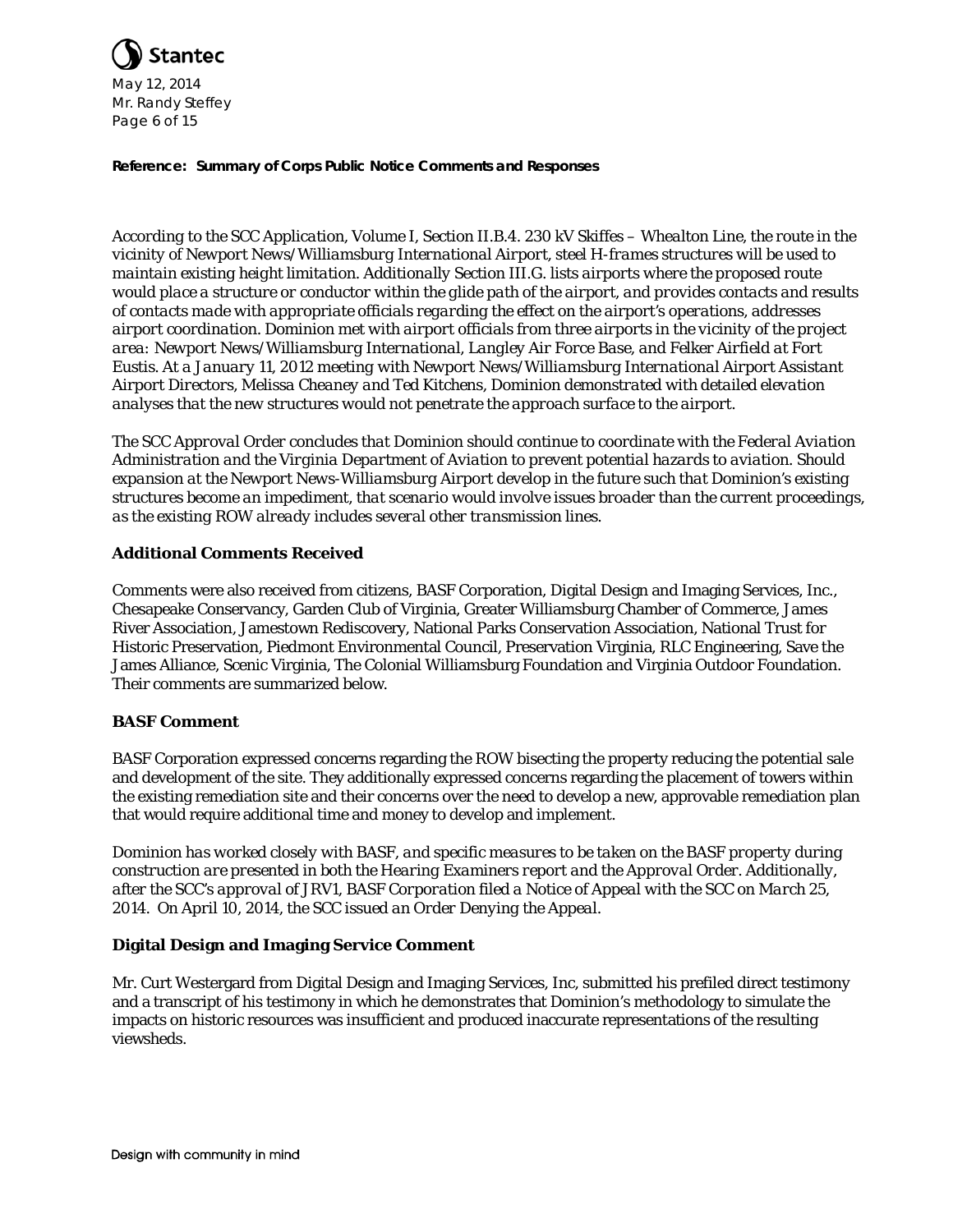

*SCC Application, Volume I, Section III Impacts of Line on Scenic, Environmental and Historic Features and Volume IV Environmental Routing Study, Appendix G includes a description and the results of the Line of Sight and Photo Simulation. Copies of the Photo Simulations were provided to the Corps and DHR.*

# **Conservation Groups and Citizen Comments**

The conservation groups' and citizen comments fell into specific categories which are described below and presented based on the number of comments received on each topic:

Alternate Route/Options: A majority of the comments related to alternate routes or options. Alternate routes included following already existing routes, such as a crossing at the Route 17 James River Bridge or other nonspecified existing option. Using the underground option was also mentioned frequently as either the 500 kV or 230 kV line. Alternate options that were mentioned included solar, wind, oil or management of electric needs/generation on a local/community scale. There were also comments stating that not all options were considered.

*From the SCC Application, Volume I, Section I.C. describes the feasible alternatives for meeting the identified need without constructing the proposed project and explains why these alternatives were rejected. Additional information is provided in Volume II and in the Alternatives section of the SCC Approval Order. Section 4 of the Individual Joint Permit Application (JPA) further summaries the alternatives considered. The table below summarizes the alternate routes considered and why they are considered not feasible.* 

| <b>Alternative Considered</b>                                                        | <b>Reason for Alternative Rejection</b>                                                                                                                                                                                                                                                                                             |
|--------------------------------------------------------------------------------------|-------------------------------------------------------------------------------------------------------------------------------------------------------------------------------------------------------------------------------------------------------------------------------------------------------------------------------------|
| Surry-Skiffes Creek Double Circuit 230 kV Line                                       | estimated total project cost would be<br>approximately \$131.6 million<br>failure to resolve all of the identified NERC criteria<br>violations<br>would increase the load on the already stressed<br>230 kV transmission system                                                                                                     |
| Chickahominy-Skiffes Creek Double Circuit 230<br>kV<br>Line                          | estimated total project cost would be<br>approximately \$191 million<br>it would not provide longer term relief to both<br>stressed 230 kV system                                                                                                                                                                                   |
| Chickahominy-Skiffes Creek 500 kV Line<br><b>Through</b><br><b>Lanexa Substation</b> | estimated total project cost would be<br>approximately \$255.7 million<br>failure to resolve a Category D outages<br>have significant routing impacts, including the<br>acquisition of significant additional ROW and the<br>taking of a significant number of homes                                                                |
| Underground Surry-Skifffes Double Circuit 230<br>kV Line or 500 kV Line              | estimated cost of the project would be<br>$\bullet$<br>approximately \$462 million<br>would not resolve all of the identified NERC<br>criteria violations<br>underground lines at 500 kV only installed in a<br>few places around the world and none have been<br>has been installed with the minimum required<br>2000 MVA capacity |

# *Alternatives considered and rejected*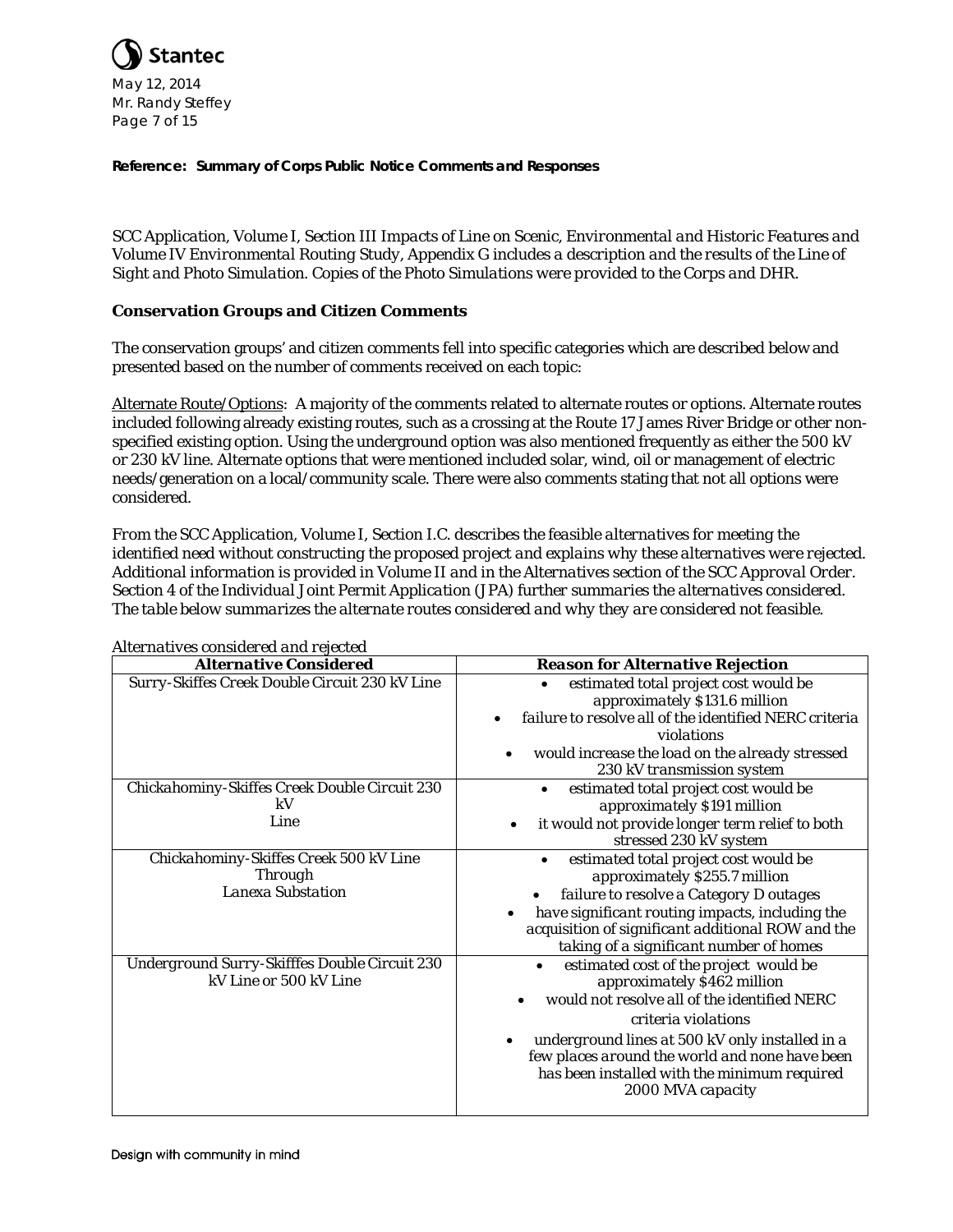

| <b>Alternative Considered</b>                         | <b>Reason for Alternative Rejection</b>                                                                                                       |
|-------------------------------------------------------|-----------------------------------------------------------------------------------------------------------------------------------------------|
|                                                       |                                                                                                                                               |
| Great Bridge and Surry 230 kV Alternative             | failure to resolve all of the identified criteria                                                                                             |
|                                                       | violations.                                                                                                                                   |
| <b>Generation Retrofit at Yorktown and Chesapeake</b> | would require a capital investment of                                                                                                         |
| <b>Power Stations</b>                                 | approximately \$1 billion between 2011 and 2022                                                                                               |
|                                                       | retrofitting existing units has generally proved to<br>$\bullet$                                                                              |
|                                                       | be the most expensive option                                                                                                                  |
|                                                       | coal-fired unit more than 40 years old                                                                                                        |
| <b>Surry Alternative</b>                              | the Corps and Joint Base Langley Eustis expressed<br>concern regarding the reduced MVC over the<br>secondary channel to avoid TERPS violation |
| <b>James River Variation 2</b>                        | Dominion does not have the rights to exercise their                                                                                           |
| <b>James River Variation 3</b>                        | power of Eminent Domain over County property,<br>and the ability to acquire the required easement<br>through the IDA parcel was not possible  |

Historic Resources: Several comments addressed concerns over impacts to specific historic resources such as Carters Grove, Jamestown, Colonial Williamsburg, the Captain John Smith Chesapeake National Historic Trail, and the Colonial Parkway to general comment regarding the historic nature of the area. Visual effect of the proposed project would be inconsistent with Virginia's policy towards protection of historic properties. Also concerns were expressed over required tower lighting being visible from historic sites.

*In the Scenic Assets, Historic Districts and Resources, and the Environment section of the Approval Order, the SCC states that the project is proposed for construction along a route where it will avoid impacting most of the historic resources contained in the Historic Triangle. Additional information regarding historic resources may be found in: SCC Application, Volume I, Section III. Impact of Line on Scenic, Environmental and Historic Features; Volume III, Section 3.4 Cultural Resource Conditions; Volume IV, Appendix G-Cultural Resource Assessment; Cultural Resources, Inc. Phase I Cultural Resources Survey of the Proposed Dominion Virginia Power Skiffes Creek to Surry 500 kV Transmission Line Alternatives in James City and Surry Counties, Virginia; and PCN, Section 9 and Appendix I: Cultural and Historic Resources. Additionally, the Corps will initiate the Section 106 process with DHR as part of the application process.*

Public Meeting/Hearing: Several individuals requested either a public meeting or a hearing to allow the public to provide input. Individuals felt the proposed project was being rushed, that other options existed that were not evaluated, or that Dominion had too much influence over the SCC's decision.

*Prior to the initiation of the SCC process, residents were notified by letter and open houses were held to provide information. On December 1, 2011, fact sheets were mailed to 3,900 property owners crossed by the Chickahominy alternative and the proposed 230 kV Skiffes Creek – Whealton line to explain that a new transmission line project was being considered. Newspaper advertisements for an open house ran in six local publications in mid-December and early January. An open house was held in Williamsburg on January 9, 2012, and an open house was held in Newport News on January 11, 2012.*

*Dominion launched a public webpage on November 30, 2011. The website [\(www.dom.com](http://www.dom.com/), search Skiffes) provides public access to project details, maps, frequently asked questions, and regulatory proceedings.*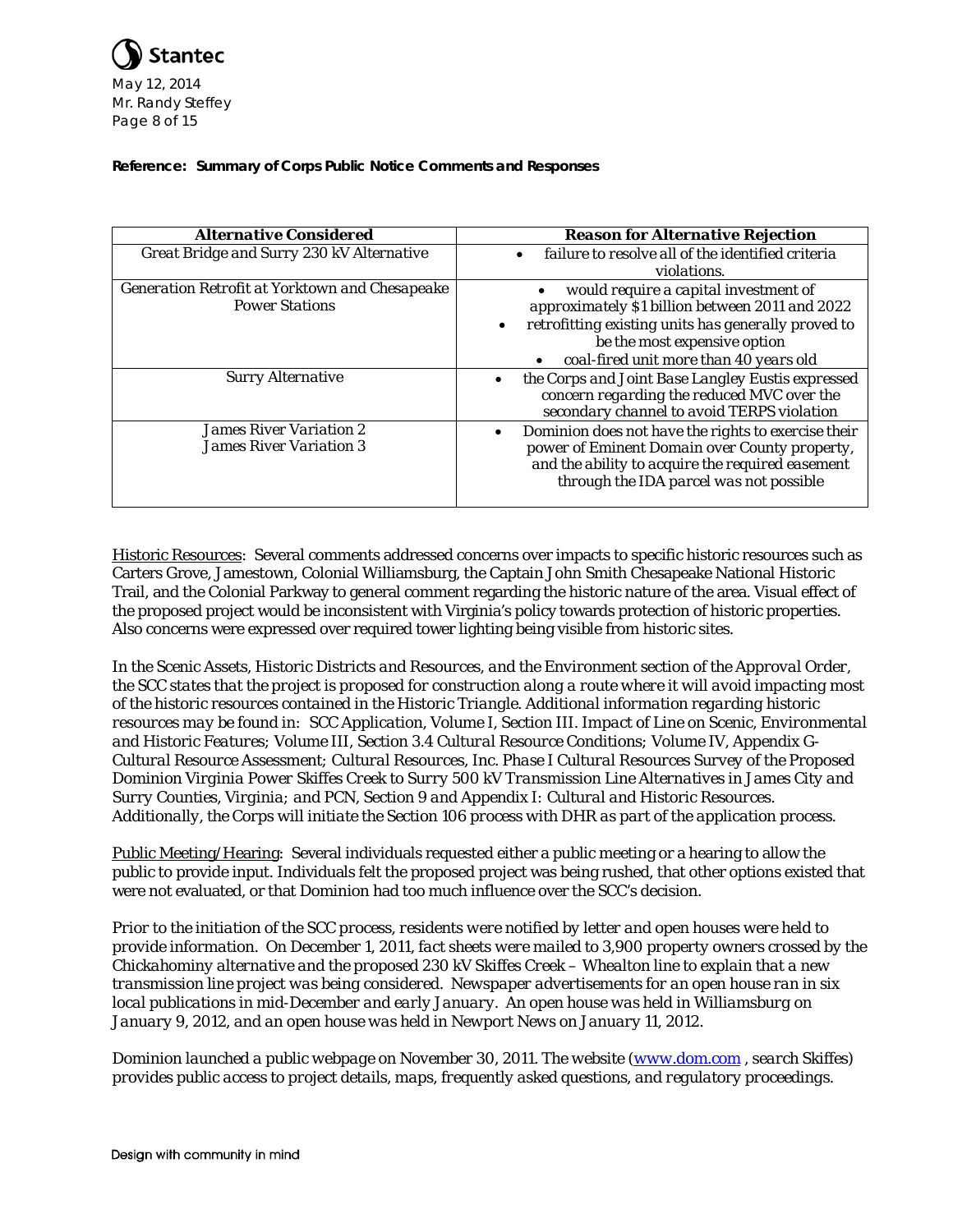

*Mechanisms used by Dominion to communicate with the public include providing direct access to the project team via a toll-free number and email [\(powerline@dom.com\)](mailto:powerline@dom.com) and discussion at open house events.*

*Letters were sent March 13, 2012 to 65 property owners crossed by or adjacent to the 500 kV Surry alternative to advise them of the route being studied and inviting them to an open house on March 26, 2012 in James City County. An advertisement for that open house ran in five local newspapers on March 14, 2012 and March 21, 2012. The March 26, 2012 open house was attended by over 110 people. A private neighborhood association open house was held in Colonial Heritage on April 19, 2012 with over 100 residents attending.*

*On April 2, 2012, concurrent with the application being filed with the SCC, the project website was updated to reflect the selection of the Surry – Skiffes Creek 500 kV line. Letters providing this information were mailed to all previously contacted property owners.*

*On July 11, 2012, the SCC issued its Order for Notice and Hearing. The SCC scheduled public hearings on October 24, 2012, in Williamsburg, Virginia and January 10, 2013, in Richmond, Virginia; and appointed a hearing examiner to conduct further proceedings on behalf of the SCC.*

*On August 31, 2012, the Virginia Department of Environmental Quality (DEQ) filed its coordinated review of the potential impacts to natural and cultural resources associated with the proposed project. The DEQ stated that the following agencies and planning district commissions joined in the review: DEQ; Department of Game and Inland Fisheries (DGIF); Department of Agriculture and Consumer Services (DACS); Department of Conservation and Recreation (DCR); Department of Health (DOH); Department of Historic Resources (DHR); Department of Forestry (DOF); Department of Transportation (VDOT); Department of Aviation (DOA); Marine Resource Commission (VMRC); Crater Planning District Commission (CPDC); and Hampton Roads Planning District Commission (HRPDC). In addition, DEQ reported that the following were invited to comment on the proposal: Department of Mines, Minerals and Energy (DMME); Surry County, James City County, York County, City of Newport News, and the City of Hampton.* 

*By October 1, 2012, Notices of Participation were received from the following: James City County; Charles City County; BASF; Old Dominion Electric Cooperative; US Home Corporation d/b/a Lennar Corporation; Alliance; James River Association; Kingsmill Community Services Association; River Bluffs Condominium Association; James City County Citizens' Coalition, Inc.; David and Judith Ledbetter; and Brian E. Gordineer. In accordance with Rules of Practice and Procedure (5 VAC 5-20-80.B - Participation as a Respondent), a notice of participation as a respondent is the initial response to an application. A notice of participation shall be filed within the time prescribed by the commission and shall contain (i) a precise statement of the interest of the respondent; (ii) a statement of the specific action sought to the extent then known; and (iii) the factual and legal basis for the action. Any person or entity filing a notice of participation as a respondent shall be a party to that proceeding.*

*On October 24, 2012, a public hearing was held at the Warhill High School Auditorium in Williamsburg, Virginia, to receive the testimony of public witnesses concerning the application.* 

*On January 10, 2013, a public hearing was held in the Commission Courtroom in Richmond, Virginia, to receive the testimony of public witnesses concerning the application.*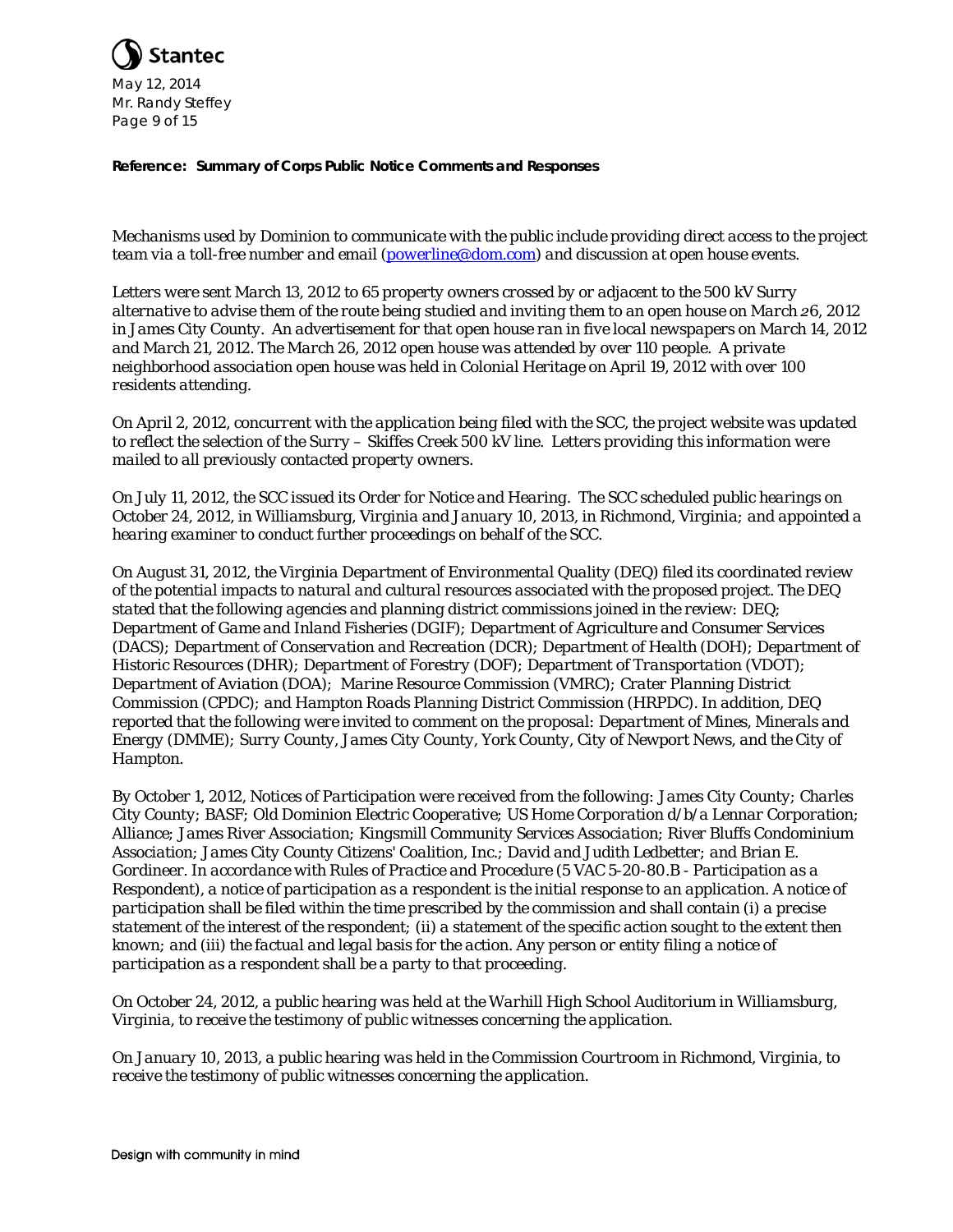

*On April 9, 2013, through April 12, 2013, and April 15, 2013, through April 18, 2013, public hearings were held in the Commission Courtroom in Richmond, Virginia.*

*Through May 8, 2013, the Commission received written comments from the following: Joseph D. Morrissey, Member, House of Delegates, and A. Donald McEachin, Member, Senate of Virginia, in support of the Surry-Skiffes Creek route; The Colonial Williamsburg Foundation; Preservation Virginia; The College of William and Mary; the City of Williamsburg; the Chapter 11 Trustee for Carter's Grove; Greater Williamsburg Chamber & Tourism Alliance; and the National Trust for Historic Preservation in opposition to the Surry-Skiffes Creek route; the Charles City County Board of Supervisors in opposition to the Chickahominy Alternative route; the Scenic Virginia Public Policy Committee in support of submerged lines; and the York County Board of Supervisors in opposition to overhead lines.*

*In addition, 563 petition signatures and public comments were filed in support of the Surry-Skiffes Creek route and four public comments were filed in opposition. Forty-five public comments were filed in opposition to the Chickahominy Alternative route. Ninety-five public comments were filed in support of submerged lines and four public comments were filed in opposition to overhead lines. Also, 741 public comments in the form of a Change.org online petition to stop the aerial crossing of the James River were filed, with 492 of the public comments from Williamsburg, 108 of the public comments from fifty-two other Virginia locations, 117 of the public comments from thirty other states and the District of Columbia, and twenty-four of the public comments from seventeen foreign countries. Other comments received include the following: National Parks Conservation Association supporting the SCC requiring Dominion to explore all reasonable alternatives to avoid building the proposed line; Chesapeake Bay Office of the National Park Service requesting that Dominion minimize the visual impacts with the river crossings; Chesapeake Conservancy requesting that Dominion find less impactful alternatives that maintain the integrity of the sites along the James River; and Michael B. Watson, Member, House of Delegates, reminding the SCC of potential negative impacts of the aerial lines across the James River. Finally, eighteen other public comments were filed and included support for using existing power lines, limiting residential impact, conserving energy, and retrofitting coal plants to gas plants. Also, these public comments included opposition to high towers on the James River and the increased price tag for the Chickahominy Alternative route.*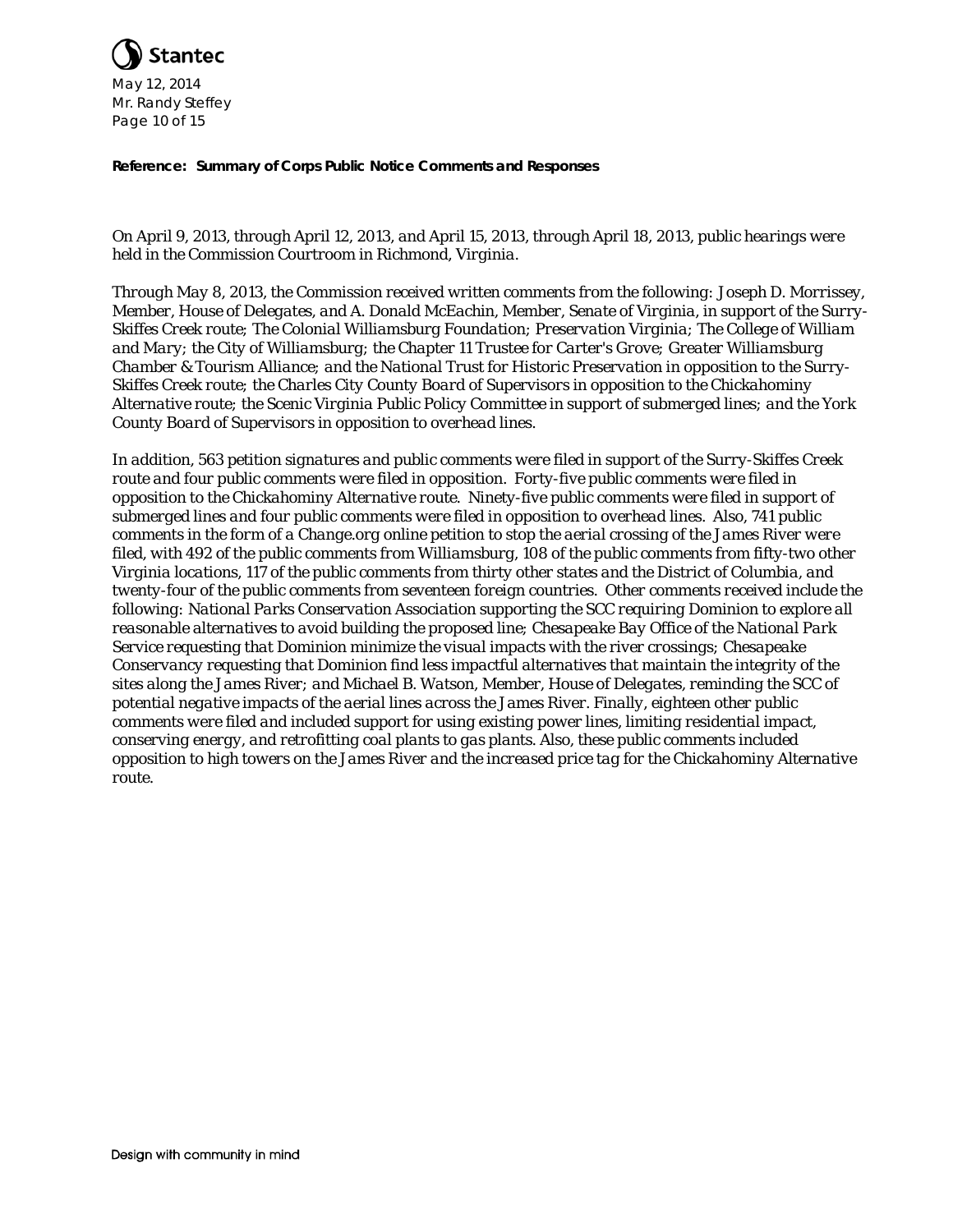

| <b>Activity</b>          | <b>Activity</b><br><b>Status</b> | <b>Activity</b><br><b>Date</b> | <b>Location</b>                               |  |
|--------------------------|----------------------------------|--------------------------------|-----------------------------------------------|--|
| <b>Hearing</b>           | Completed                        | 10/24/2012                     | Warhill High School Auditorium, Williamsburg, |  |
| <b>Hearing Continued</b> | Completed                        | 10/24/2012                     | Warhill High School Auditorium, Williamsburg, |  |
| <b>Hearing</b>           | Completed                        | 1/10/2013                      | <b>SCC 2nd Floor Court Room</b>               |  |
| Pre-Hearing              | Completed                        | 1/30/2013                      |                                               |  |
| <b>Hearing Continued</b> | Completed                        | 4/9/2013                       | <b>SCC 2nd Floor Court Room</b>               |  |
| <b>Hearing Continued</b> | Completed                        | 4/10/2013                      | SCC 2nd Floor Court Room                      |  |
| <b>Hearing Continued</b> | Completed<br>4/11/2013           |                                | SCC 2nd Floor Court Room                      |  |
| <b>Hearing Continued</b> | Completed                        | 4/12/2013                      | SCC 2nd Floor Court Room                      |  |
| <b>Hearing Continued</b> | Completed                        | 4/15/2013                      | <b>SCC 2nd Floor Court Room</b>               |  |
| <b>Hearing Continued</b> | Completed                        | 4/16/2013                      | <b>SCC 2nd Floor Court Room</b>               |  |
| <b>Hearing Continued</b> | Completed                        | 4/17/2013                      | SCC 2nd Floor Court Room                      |  |
| <b>Hearing Continued</b> | Completed                        | 4/18/2013                      | <b>SCC 2nd Floor Court Room</b>               |  |
| <b>Hearing Continued</b> | Completed                        | 1/30/2014                      | <b>SCC 2nd Floor Court Room</b>               |  |

*List of SCC Hearings Previously Held for Surry – Skiffes Creek - Whealton*

*Once the SCC accepts the application, an entirely new avenue for public involvement begins (see attached process map).*

The James River: Several individuals expressed concerns over impacts to the James River. While some comments addressed the ecological habitat, health, and pristine nature of the river; others called it historical, a natural treasure, America's first river, visually unpolluted, most historic river in America, sacred, and a unique and valuable resource.

*In the Scenic Assets, Historic Districts and Resources, and the Environment section of the Approval Order, the SCC states that the installation of towers and line crosses the James River in an area where the SCC finds the impacts to scenic assets, historic districts and resources, and the environment will be reasonable. The proposed project crosses in an area that includes the Surry Nuclear Power Station, a resort community with marina and riverfront golf, the Ghost Fleet, theme park rides, water towers, a sewage treatment plant, military installations and several industrial properties with additional development proposed for the future by BASF and JCC.*

*The SCC has also considered Code §10.1-419, which defines a portion of the James River as a "Historic River." The crossing straddles the downriver boundary of the Historic River defined by this statute. The proposed crossing begins within the Historic River, and then crosses over to a part of the James River that is not so designated before arriving onshore in JCC.*

Environment: There were several non-specific comments expressing concern over impacts to the environment and protection of the environment. A few specific comments stated: detrimental to the environment, protect the environment both ecologically and aesthetically, preserve environmental value, and protect environmental resource.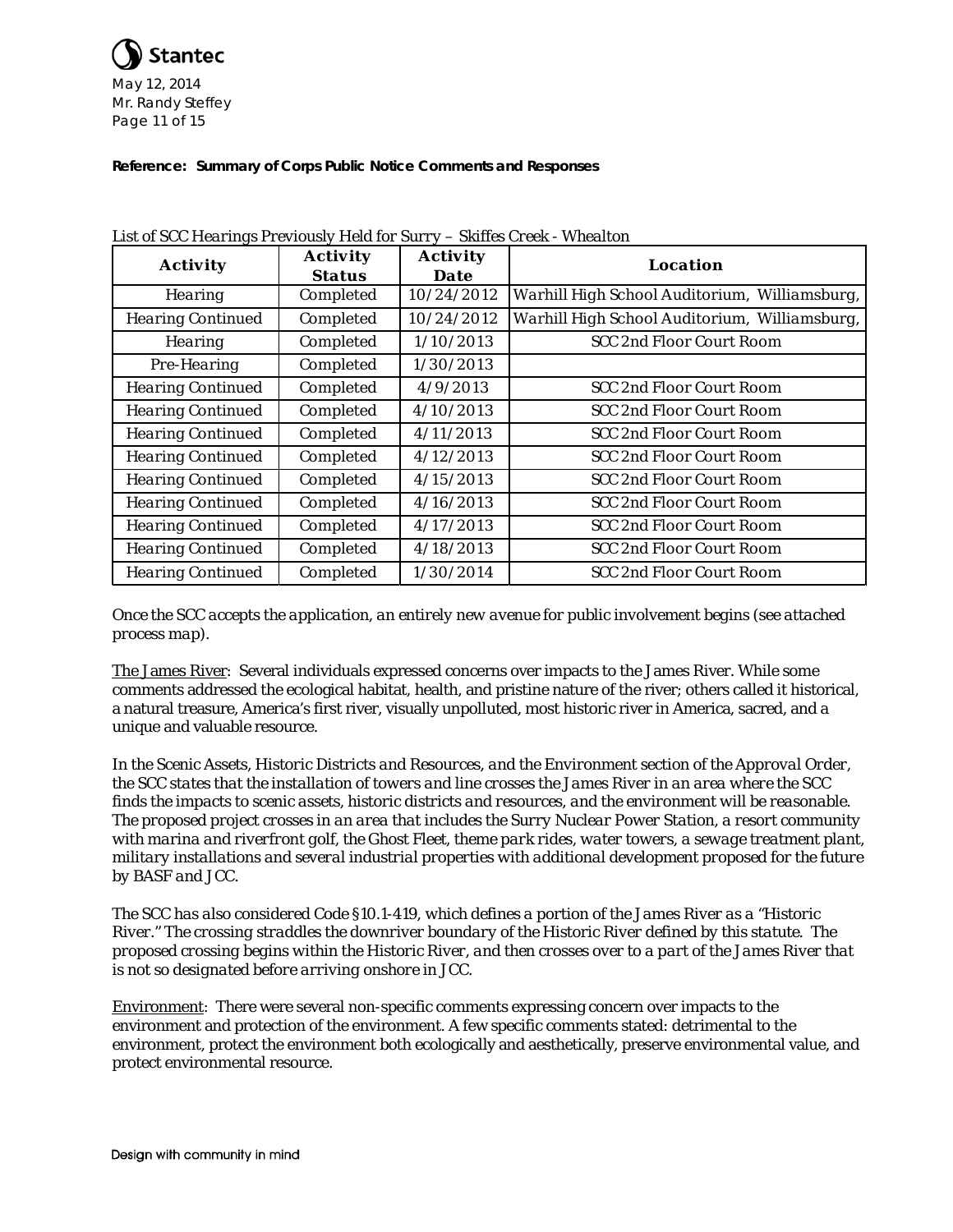

*Because most comments regarding concerns over environmental impacts were non-specific, the portion of the SCC application which addresses environmental issues as a whole is Volume III, Section 3.2. Inventory of Existing Conditions and Section 5.1.2. Surry Alternative Natural Resources. Several agencies are involved in the application review process for this project including the Corps, Department of Environmental Quality (DEQ), DCR, Department of Game and Inland Fisheries (DGIF), Center for Conservation Biology (CCB), Virginia Marine Resources Commission (VMRC), U.S. Fish and Wildlife Services (USFWS), EPA and National Oceanic and Atmospheric Administration (NOAA). Required agency coordination of environmental resources is summarized below:*

| <b>Resource</b>                           | <b>Required Coordination</b>                        |  |
|-------------------------------------------|-----------------------------------------------------|--|
| Wetlands                                  | wetlands subject to the jurisdiction of             |  |
|                                           | Corps and DEQ under Sections 404/401 of the         |  |
|                                           | Clean Water Act (CWA)                               |  |
| Waterbodies                               | the Corps has jurisdiction over navigable water     |  |
|                                           | activities and VMRC has jurisdiction for activities |  |
|                                           | within and over subaqueous lands                    |  |
| <b>Natural Heritage Resources</b>         | Conservation Site, Areas for Natural Heritage       |  |
|                                           | Resource and Karst Screening Area have been         |  |
|                                           | coordinated with DCR                                |  |
| <b>Protected Species</b>                  | Screening for protected species has been            |  |
|                                           | coordinated with DCR and DGIF                       |  |
| Federally and State-Listed Endangered and | Coordination with USFWS, NOAA, DGIF and DCR         |  |
| <b>Threatened Species</b>                 | is on-going. Several surveys have been completed    |  |
| <b>Bald Eagle Management</b>              | Screening for bald eagles has been performed        |  |
|                                           | using DGIF and CCB databases and field              |  |
|                                           | observations                                        |  |

*Agency coordination required for environmental resource impacts*

T&E Species/Sturgeon/Oyster Beds: Many comments expressed concerns for threatened and endangered species and wildlife in general. There were also comments regarding protection of sturgeon including a request to mitigate for potential impacts to sturgeon, apply time-of-year restrictions and to monitor for tagged sturgeon. Concerns over habitat fragmentation and the potential for the introduction of invasive species were also raised. There were a few comments expressing concerns over damage to the existing oyster beds.

*SCC Application, Volume III, Section 3.2.4. Protected Species and the Individual Joint Permit Application (JPA) Sections 3.1.1.1 and 8.1 and Appendices A and H address T&E Species and Sturgeon, and Private Oyster Beds. Regulatory agency coordination for T&E species is included in the summary above. Dominion is also working with NOAA regarding potential impacts to sturgeon. Dominion will continue to work closely with regulatory agencies regarding potential impacts to T&E Species.*

Tourism/Economy: Most of these comments were related to the potential impact on tourism and the local economy due to the change in viewshed. Only a few comments expressed concern over the potential for economic growth and impact to property values.

*As addressed previously in response to concerns expressed by JCC in regards to Economic Development, by statute, the SCC must consider economic development within the Commonwealth and not just in the counties that participated as parties. The SCC finds that the proposed project will support economic development in*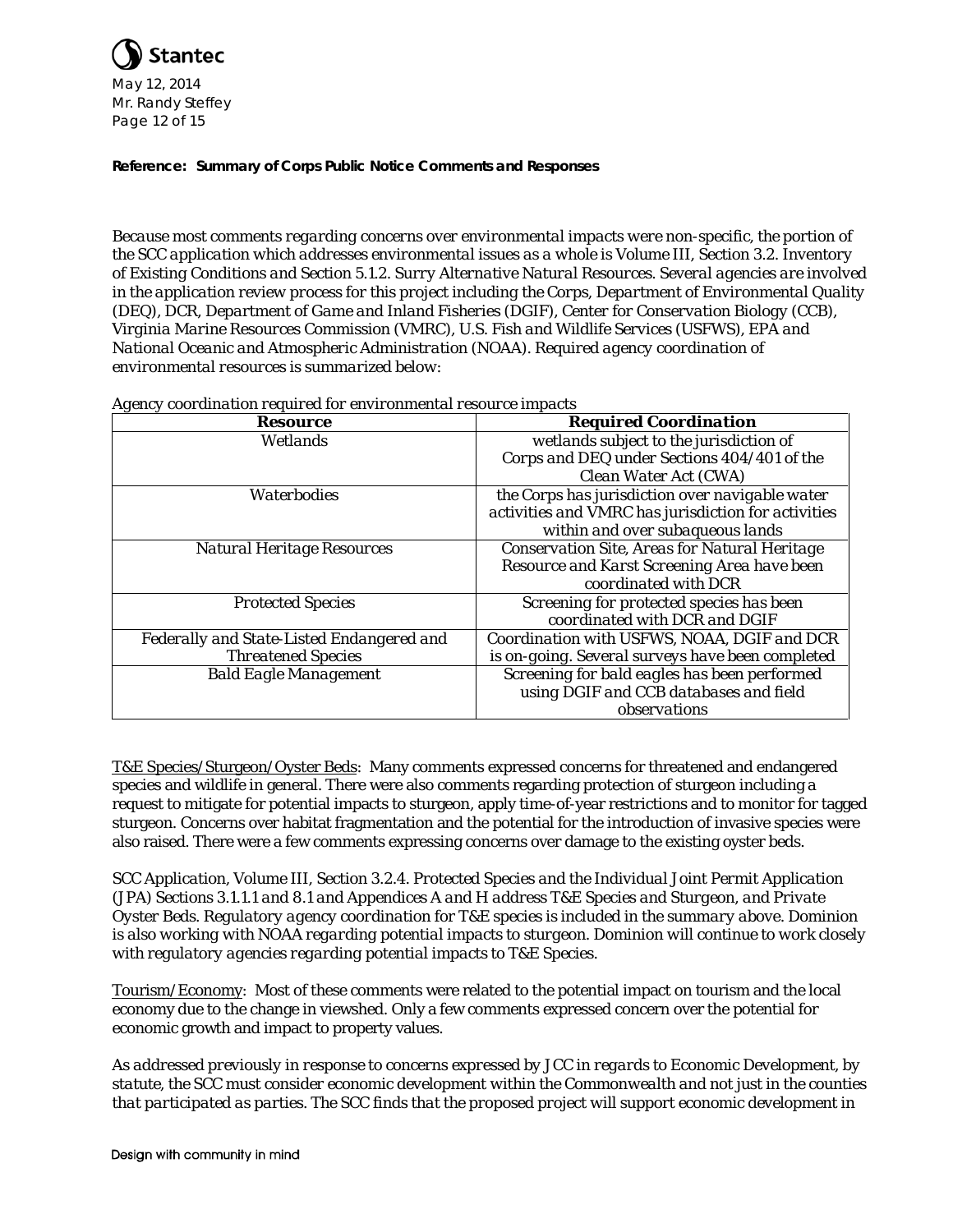

*the Commonwealth by cost effectively maintaining system reliability and adequately increasing transmission capacity. The SCC could not conclude that tourism in the Historic Triangle or economic*  development in the Commonwealth would be negatively impacted by the proposed project (Approval *Order).* 

Environmental Impact Statement: There were comments stating that, given the significant negative impacts that issuing this permit will have on historic, natural and scenic resources, the National Environmental Preservation Act (NEPA) requires the Corps to prepare an Environmental Impact Statement (EIS) prior to issuing any permit. All the comments were identical.

*The purpose of the EIS is to identify resources that could potentially be impacted by the project and to evaluate the significance of those impacts. That evaluation has been performed.*

Section 106 Consultation: Fewer comments also stated consultation under Section 106 of the National Historic Preservation Act should be convened concurrently with the NEPA review process to ensure that concerns and alternatives raised by consulting parties during consultation can be fully considered in both reviews. A request was made to involve the Advisory Council of Historic Preservation.

*Dominion is working closely with Virginia Department of Natural Resources (DHR), and as part of the application process, the Corps will initiate Section 106 coordination with DHR. Please see section above regarding Historic Resource.*

Navigation: There were a few comments expressing concern over the impacts the structures will have on navigation of both ships and aircraft.

*SCC Application, Volume I, Section III.G. of the SCC application lists airports where the proposed route would place a structure or conductor within the glide path of the airport, and provides contacts and results of contacts made with appropriate officials regarding the effect on the airport's operations; Volume III, Section 3.5 Navigation Constraint; the Approval Order section concerning Health and Safety; and the Individual Joint Permit Application (JPA)Section 3.1.1.1. James River Crossing, address issues concerning impacts to navigation for both ship and aircraft. Dominion continues working with the Coast Guard regarding potential navigational issues in the James River.*

Deny Permit: There were comments requesting that the Corps deny the permit.

*The permit application states the purpose and need for the proposed project; the alternatives considered, and avoidance and minimization efforts used to develop the least environmentally damaging practicable alternative.*

Kingsmill: There were a few comments expressing concerns on the view of James River from Kingsmill Subdivision.

*The SCC finds that the chosen route reasonably minimizes adverse impact on the scenic assets, historic districts and resources, and environment in the area of the proposed project (Approval Order).*

Health: There were a few comments regarding potential impacts to human health due to EMF and noise/vibration of the live wire.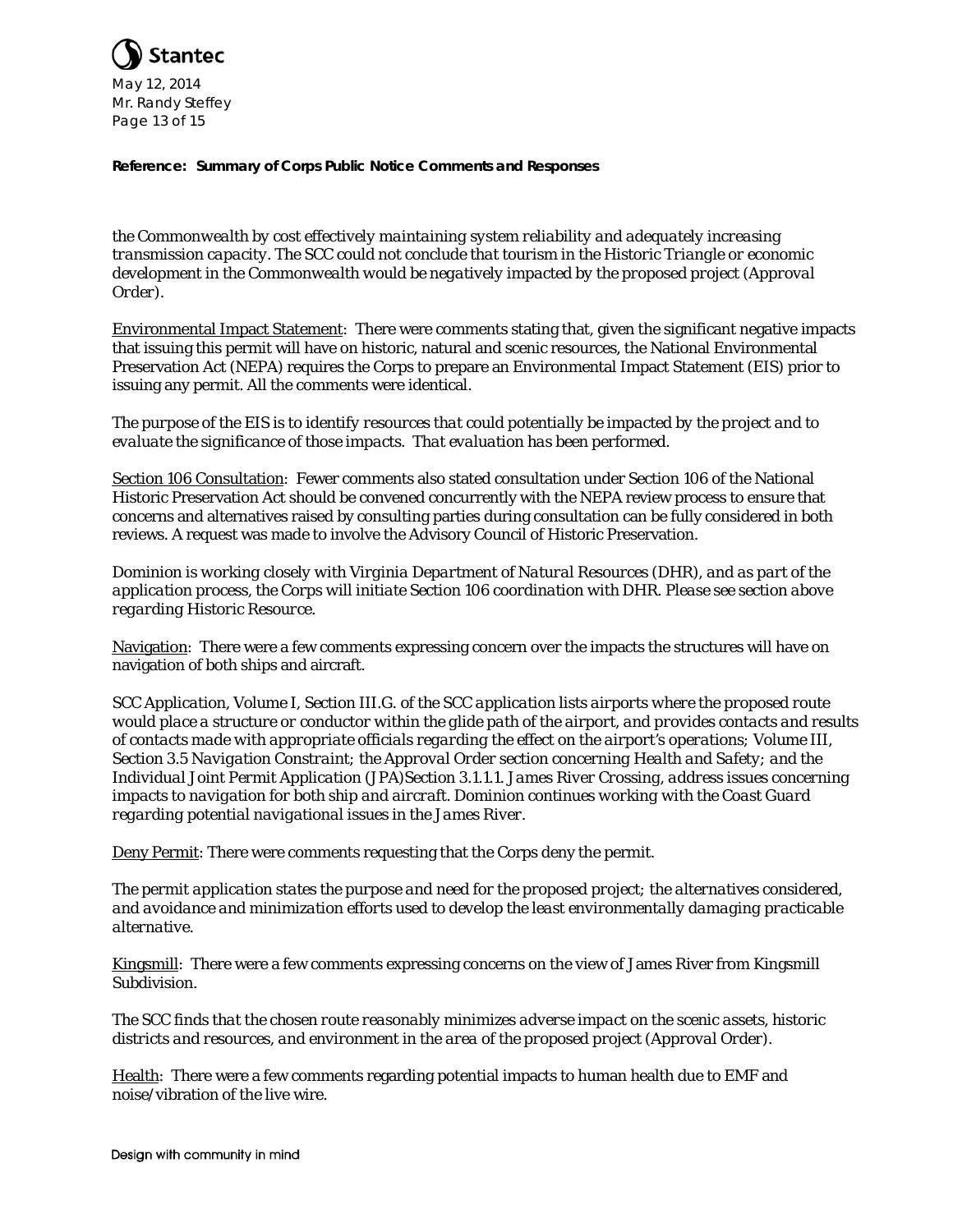

*SCC Application, Volume I, Section IV Health Aspects of EMF and the Approval Order section concerning Health and Safety find that the proposed project does not represent a public health or safety hazard.*

Scenic: A few comments expressed concerns over the potential impacts to the scenic views located within the project area.

*SCC Application, Volume III, Section 4. 500 kV Routes to Skiffes Creek Switching Station – Analysis of Alternatives and Approval Order section on Scenic Assets, Historic Districts and Resources, and the Environment finds that the routes chosen reasonably minimize adverse impact on the scenic assets, historic districts and resources, and environment in the area of the proposed project.* 

Water Quality/Benthics/Kepone: Comments expressing concern over the disturbance of river bottom sediments and the impacts to benthic organism, release of kepone and effects on water quality were received.

*SCC Application, Volume III, Section 4. 500 kV Routes to Skiffes Creek Switching Station - Analysis of Alternatives Construction activities indicates that work on the river crossing portion of the project is designed to be completed in the shortest time frame possible and with minimal river bed disturbance as possible . No dredging is anticipated in the construction process; however, construction may overlap with dredging of the Tribell Shoal Federal Navigation Channel. Coordination with the Norfolk District Branch of the Corps would be necessary to prevent construction from interfering with the dredging operation. Temporary noise and increased sedimentation and turbidity are expected for the duration of project construction. Permanent impacts may include possible alteration of micro-currents in the project area, as well as increased hard substrate for aquatic habitat provided by the towers.*

*Impacts to the James River associated with the overhead transmission line crossing will be minimal compared to the underground alternative which could potentially require trenching across the entire width of the river.*

Blocked Testimony: Two individuals stated that the SCC blocked testimony from parties that were either opposed to the project, or who could have provided information supporting the alternate routes.

*The public has had ample opportunities to comment on the proposed project (see section regarding public meeting/hearing), and the SCC has issued their Order and Order Amending Certificates (November 26, 2013 and February 28, 2014, respectively).*

The Virginia Outdoor Foundation expressed concerns regarding a perpetual conservation easement over Carter's Grove they maintain with the Virginia Board of Historic Resources. The open space easement is within the study area of the proposed line.

Finally, a group of citizens in favor of the project also submitted comments. Most of the comments were related to the cost of the Surry – Skiffes Creek route compared to the Chickahominy – Skiffes Creek route, and were in favor of the Surry option. Others felt the Surry – Skiffes Creek route was safer, more efficient, not a huge impact to historic resources and a good compromise.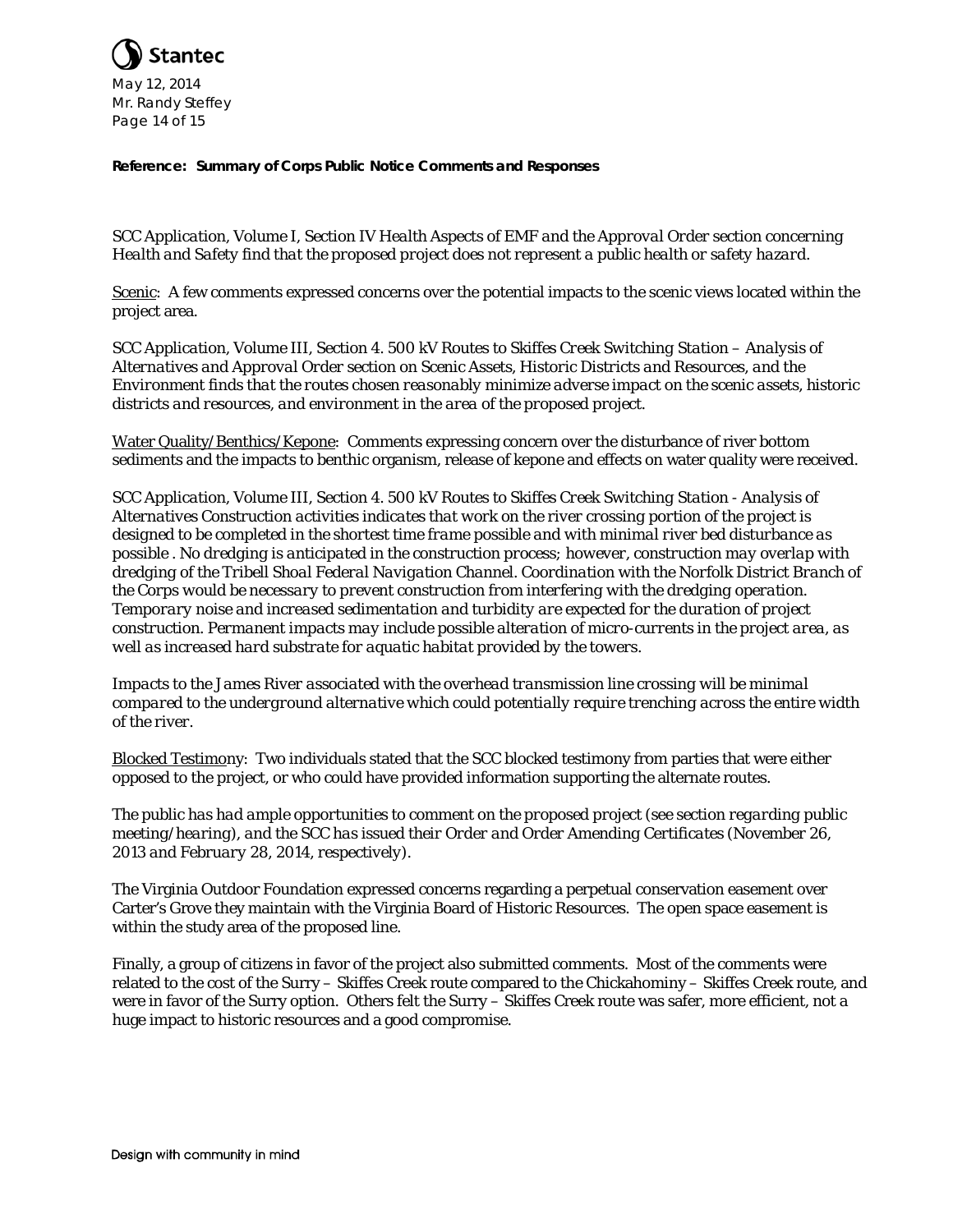

# **STANTEC CONSULTING LTD.**

Christine F. Conrad Senior Regulatory Specialist Phone: 757-220-6869 Fax: 757-220-4507 Christine.conrad@stantec.com

cc. Courtney R. Fisher, Dominion Virginia Power Wade Briggs, Dominion Virginia Power Dave Ramsey, Stantec